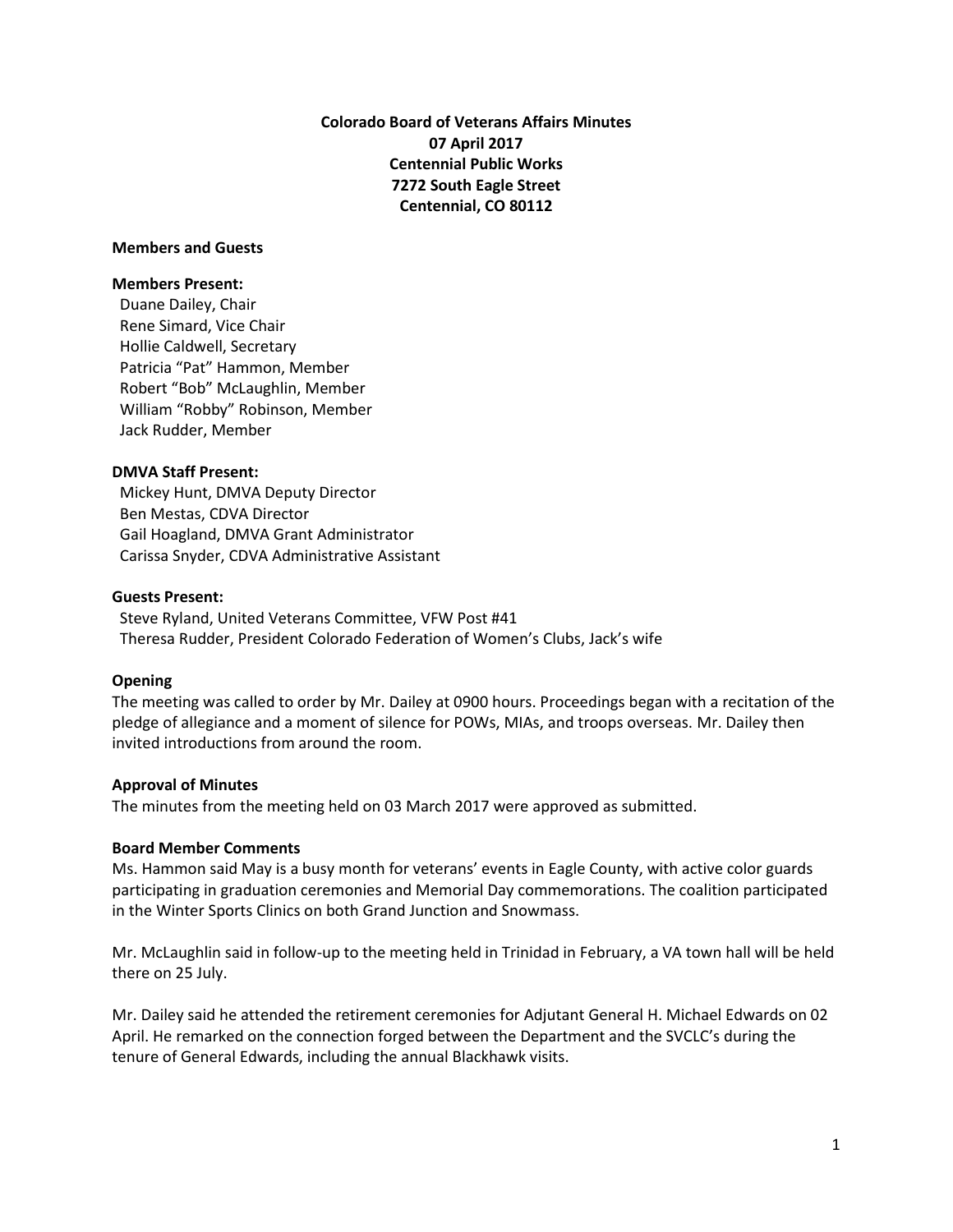Mr. Robinson expressed his regard for General Edwards and said the state will miss his contribution. The SVCLC commission will be travelling to Florence in April. An RFP has been issued for building out the southern five acres at Fitzsimons. It will include permanent supportive housing a shelter for homeless veterans and low income veterans housing. On the north side, the commission has recommended skilled nursing care and /or a rehabilitation facility. He said he and Mr. Rylant both toured the new VAMC at the end of March and offered to set up a tour for the Board. The hospital is more than 90% complete and should be ready for full occupancy by March 2018.

# **Public Comments**

Mr. Rylant said it was a pleasure to attend the Board meeting. Representative Coffman asked UVC to name the new hospital. The name chosen by the UVC committee is Rocky Mountain Regional VA Medical Center. This name was selected because it is so inclusive. The name will be official once it has been approved by Congress. The UVC Banquet will be held on 10 April 2017 with the acting deputy secretary Scott Blackburn as the keynote speaker. VA plans continue to relocate the Greeley CBOC to Loveland to expand its capacity.

Mr. Hunt said that General Edwards is succeeded by Major General Michael A. Loh of the Air Force. General Loh is a graduate of the Air Force Academy, as is his son, and his father is a retired four-star general. He most recently served as the National Guard Assistant to the Commander of Air Combat Command at Langley Air Force Base. As senior National Guard officer to the commander his experience includes training, equipping, and maintaining Air National Guard Forces for rapid response. He will assume command on 11 April. Regarding the state budget, the Long Bill is in the House and the current version includes \$300,000 to increase state compensation available to for county veteran service officers. The Grand Junction One Stop is still in the budget since veterans' access to care is a priority for the CDC. Discussion continues regarding acquiring a waiver of 75/25 rule, with the current proposal being to flex to 65/35 as long as veteran beds are still available. The Durango board meeting in May should include the CVSO and the active college veteran's community.

Mr. Mestas said the Division is prepared for changes in county payments if the funding in the current budget is approved.

# **Reports**

Ms. Hoagland referred the Board to her submitted report. She said there is no need for concern of SVCLC's that have not yet spend their VTF funds, since they have the entire grant cycle to expend and often do so near the end. Mr. Robinson said he would encourage the SVCLC's that have not yet our expended their fund to do so. Mr. Rudder said that Homelake has ordered the new dining room furniture.

# **Veterans Trust Fund Allocation**

Ms. Hoagland thanked the Board members for submitting their application scores. The grants office staff also scored the applications. Although those scores do not count, the deviations between those and the Board's scores could offer insight for process improvements. She thanked Mr. Dailey for the large maps which were displayed in the room for reference. The maps were of the counties in Colorado and were plotted with the applications in each county, with one map displaying the Veterans Trust Fund applicants and one displaying the Veterans Assistance Grant applicants. The maps showed that approximately 60% of the Veterans Trust Fund applicants are located in rural areas, approximately 60% of Veteran Assistance Grants applicants are in urban areas.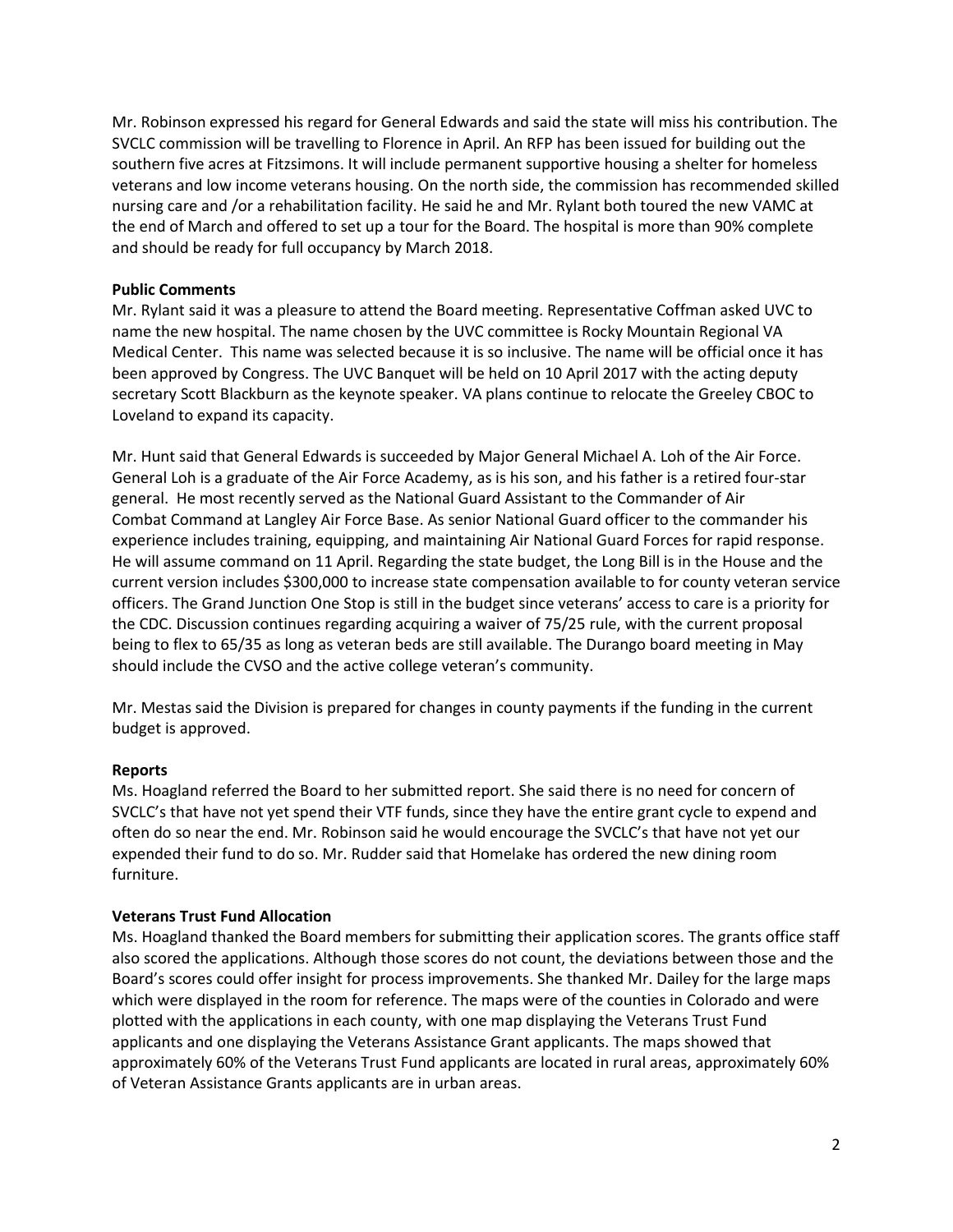Mr. Dailey reminded the Board that the Veterans Trust Fund applications are for the most part prepared by volunteers who are not trained grant writers. The Veterans Trust Fund awards help fund "boots on the ground" programs that help veterans in need throughout the state.

Ms. Hoagland said that since the Long Bill has not been signed, the amount available to the Veterans Trust Fund is only an estimate. The current available estimate is \$740,633.00. She recommended beginning the proceedings by removing from consideration any applications whose score from both the grant subcommittee and the full Board fell below the established minimum of 60. There were no objections. Only application 18-21 from DAV Post #25 in Denver had a score below 60 and was removed. Next the Board considered applications which the subcommittee scored at 60 or higher but were scored lower than 60 by the full Board.

**18-16, VFW Post 5231, Mancos**: This is a current grantee with slow spending. The Board discussed the submitted budget, particularly the gas vouchers since some veterans can have their mileage paid by the VA for service-connected medical visits. Ms. Hoagland said that if a veteran is eligible for VA mileage they are ineligible for VTF mileage, and that the gas vouchers provided by post are designed as general economic support. The subcommittee recommendation was to fund this application in less than the recommended amount without targeting any specific budget items, and allow the grantee to decide how to allocate the funds across the budget line items. Ms. Caldwell moved that the Board accept the committee's recommendation. The motion was seconded by Mr. Rudder and carried.

# **Fund at \$7,000.00**

**18-17, American Legion Post 22, Northglenn**: This organization is a former grantee with a history of being difficult to work with. The representative is not computer literate and struggles to follow instructions. The subcommittee recommended funding this application in part to increase the services available in the area. Mr. Rudder moved that the Board accept the committee's recommendation. The motion was seconded by Mr. Simard and carried. **Fund at \$20,000.00**

The Board then considered the remaining applications in numerical order, as all of them had scores of 60 or higher from both the subcommittee and the Board. The results are enumerated below:

**18-01, DAV Chapter 48, Durango**: This is a current grantee in compliance and with satisfactory spending. The application requests an increase in funding. Due to the financial constraints on the Veterans Trust Fund, the subcommittee recommended funding this grantee in a lower amount than requested. Mr. Robinson moved that the Board accept the committee's recommendation. The motion was seconded by Mr. McLaughlin and carried. **Fund at \$80,270.00**

**18-02, VFW Post 8661, Shawnee:** This is a current grantee in compliance and with satisfactory spending. The application requested funding in the same amount as the previous year. The subcommittee recommended funding the application in that amount. Ms. Caldwell moved that the Board accept the committee's recommendation. The motion was seconded by Mr. Rudder and carried.

**Fund at \$8,400.00**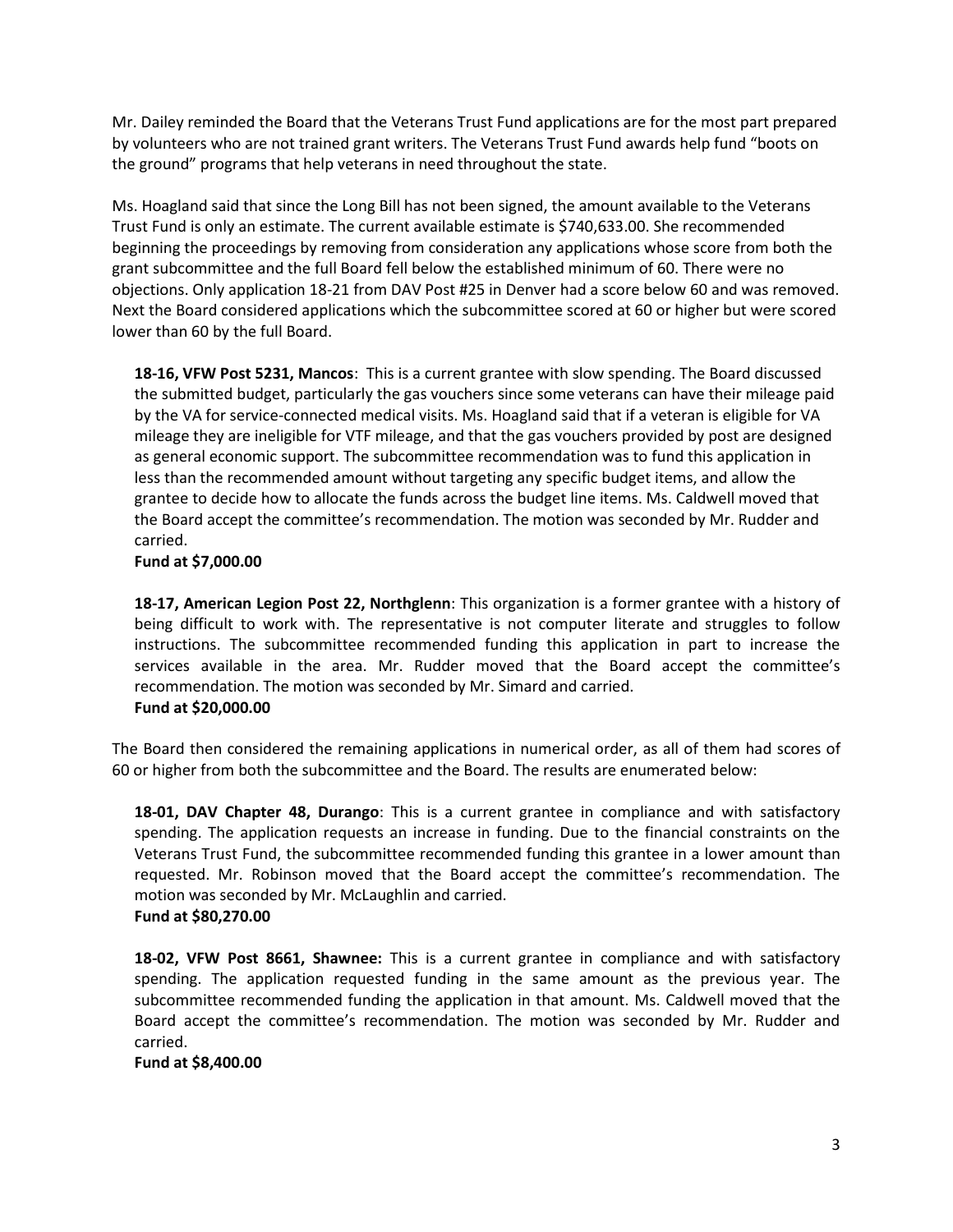**18-03, American Legion Post 25, Florence:** This is a current grantee in compliance and with satisfactory spending. The application requested funding in the same amount as the previous year. The subcommittee recommended funding in that amount. Mr. Simard moved that the Board accept the committee's recommendation. The motion was seconded by Ms. Caldwell and carried. **Fund at \$20,000.00**

**18-04, American Legion Post 32, Longmont:** This is a current grantee in compliance and with satisfactory spending. The application requested an increase in funding. Due to the financial constraints on the Veterans Trust Fund, the subcommittee recommended funding this grantee in the same amount as the previous year. Mr. Robinson moved that the Board accept the committee's recommendation. The motion was seconded by Mr. McLaughlin and carried. **Fund at \$60,000.00**

**18-05, American Legion Post 09, La Junta:** This is a current grantee, semicompliant and with very slow spending. The compliance issue is the slow rate of spending. This is reflected in this application, which requested a lower amount of funding than was awarded last year. The subcommittee recommended funding in the requested amount. Mr. McLaughlin moved that the Board accept the committee's recommendation. The motion was seconded by Mr. Rudder and carried. **Fund at \$6,080.00**

**18-06, American Legion Post 44, Steamboat Springs:** This is a current grantee that is semicompliant. The application requests an increase in funding. The compliance issues have been documentation and consistent argument from the grantee. The subcommittee considered the need for the program in the area as well as the performance difficulties with the grantee. The recommendation was to fund this application at the current level, due to both funding constraints and performance issues. Mr. Robinson moved that the Board accept the committee's recommendation. The motion was seconded by Ms. Caldwell and carried. **Fund at \$6,550.00**

**18-07, VFW Post 12063, Westcliffe:** This is a current grantee in compliance and with an excellent rate of spending. The application requests an increase in funding. Mr. Robinson said it seemed to be a lot of money for an area with few veterans. Ms. Hoagland said a lot of the need is for supplies to see veterans through the winter, which as propane and firewood. Mr. Rudder agreed that many veterans who live off the grid have to seek assistance in the colder months. Due to the financial constraints on the Veterans Trust Fund, the subcommittee recommended funding this grantee in the same amount as the previous year. Mr. McLaughlin moved that the Board accept the committee's recommendation. The motion was seconded by Mr. Simard and carried.

# **Fund at \$40,000.00**

**18-08, VFW Post 41, Loveland:** This is a current grantee in compliance and with an excellent rate of spending. The application requests an increase in funding. Due to the financial constraints on the Veterans Trust Fund, the subcommittee recommended funding this grantee in the same amount as the previous year. Mr. McLaughlin moved that the Board accept the committee's recommendation. The motion was seconded by Mr. Rudder and carried**.**

**Fund at \$59,000.00**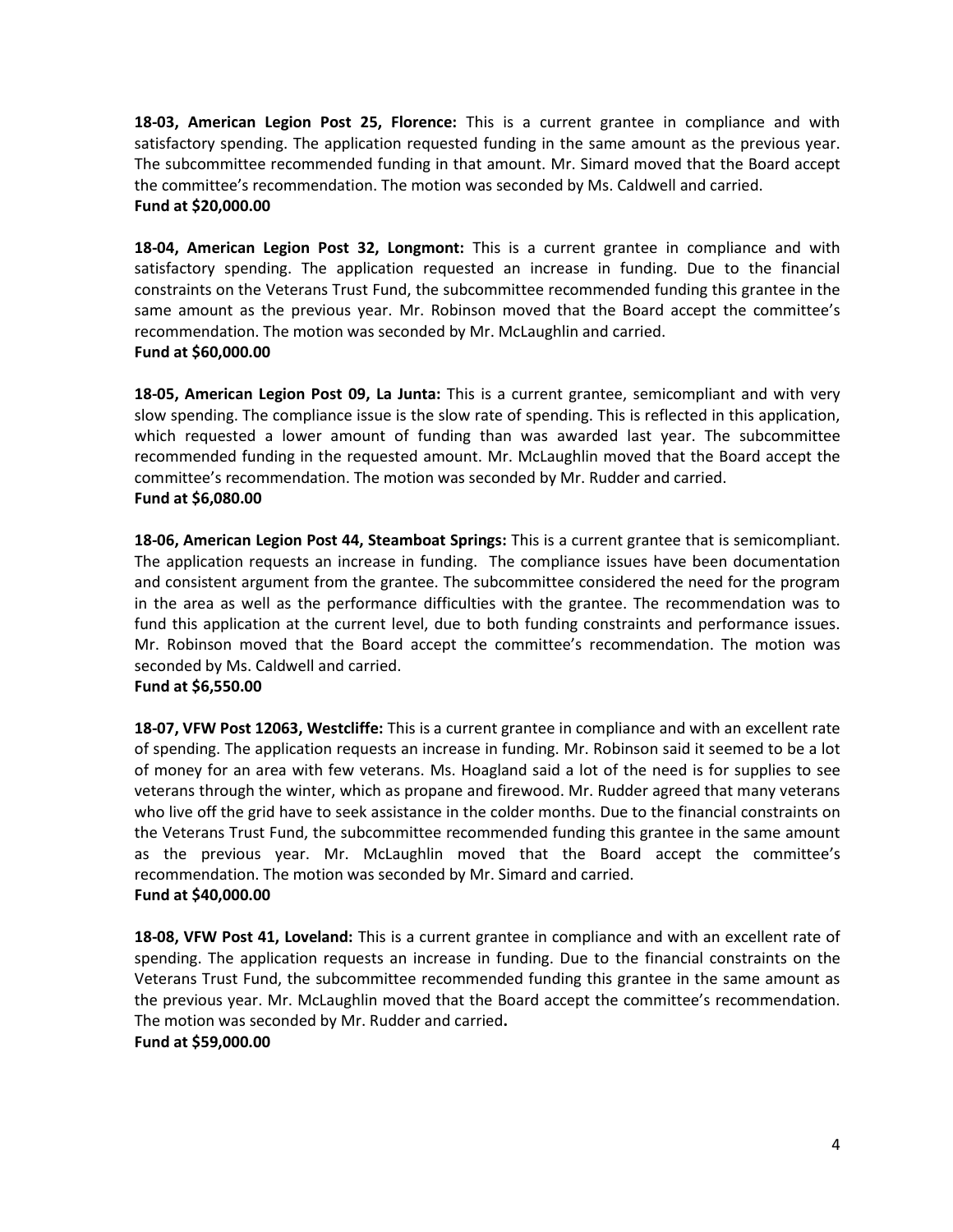**18-09, VFW Dept. of Colorado, Lakewood:** This is a current grantee in compliance and with an excellent rate of spending. This grantee has modified their program and is requesting a smaller amount that was awarded last year. The subcommittee recommended funding in the requested amount. Mr. McLaughlin moved that the Board accept the committee's recommendation. The motion was seconded by Ms. Hammon and carried**. Fund at \$30,000.00**

**18-10, American Legion Post 88, Hot Sulphur Springs:** Mr. Dailey recused himself from the discussion and the vote. This is a current grantee in compliance and with satisfactory spending. The application requested funding in the same amount as the previous year. The subcommittee recommended funding in that amount. Mr. McLaughlin moved that the Board accept the committee's recommendation. The motion was seconded by Mr. Robinson and carried. **Fund at \$20,000.00**

The Board here moved to recess at 10:28 a.m. Mr. Rylant said he was unable to remain for rest of the meeting due to another engagement. He asked if he could get a copy of the decisions after the close of the meeting. The Board resumed labor at 10:36 a.m.

**18-11, VFW Post 5843, Meeker:** This organization is a former grantee. Due to the lack of resources in the area, the subcommittee recommended funding in the requested amount. Mr. McLaughlin moved that the Board accept the committee's recommendation. The motion was seconded by Ms. Caldwell and carried.

**Fund at \$7,500.00**

**18-12, American Legion Post 1980, Woodland Park**: This organization is a new applicant. Due to the lack of resources in the area, the subcommittee recommended funding in the requested amount. Mr. McLaughlin moved that the Board accept the committee's recommendation. The motion was seconded by Mr. Rudder and carried.

**Fund at \$25,000.00**

**18-13, American Legion Post 108, Pagosa Springs:** This is a current grantee that is out of compliance. The application requests an increase in funding. The compliance issues include contract performance and documentation. The grantee has not yet completed a vehicle purchase that is part of the current contract, despite repeated direction from the grant administrator. Reimbursements are not timely and include incorrect documentation, also despite repeated instruction. The Board considered these concerns as well as the great need for these services in the area, and the subcommittee's recommendation, which was to continue funding at last year's level on the provision that the grant administrator make a site visit. Mr. McLaughlin moved that the Board accept the committee's recommendation. The motion was seconded by Ms. Hammon and carried. **Fund at \$30,000.00**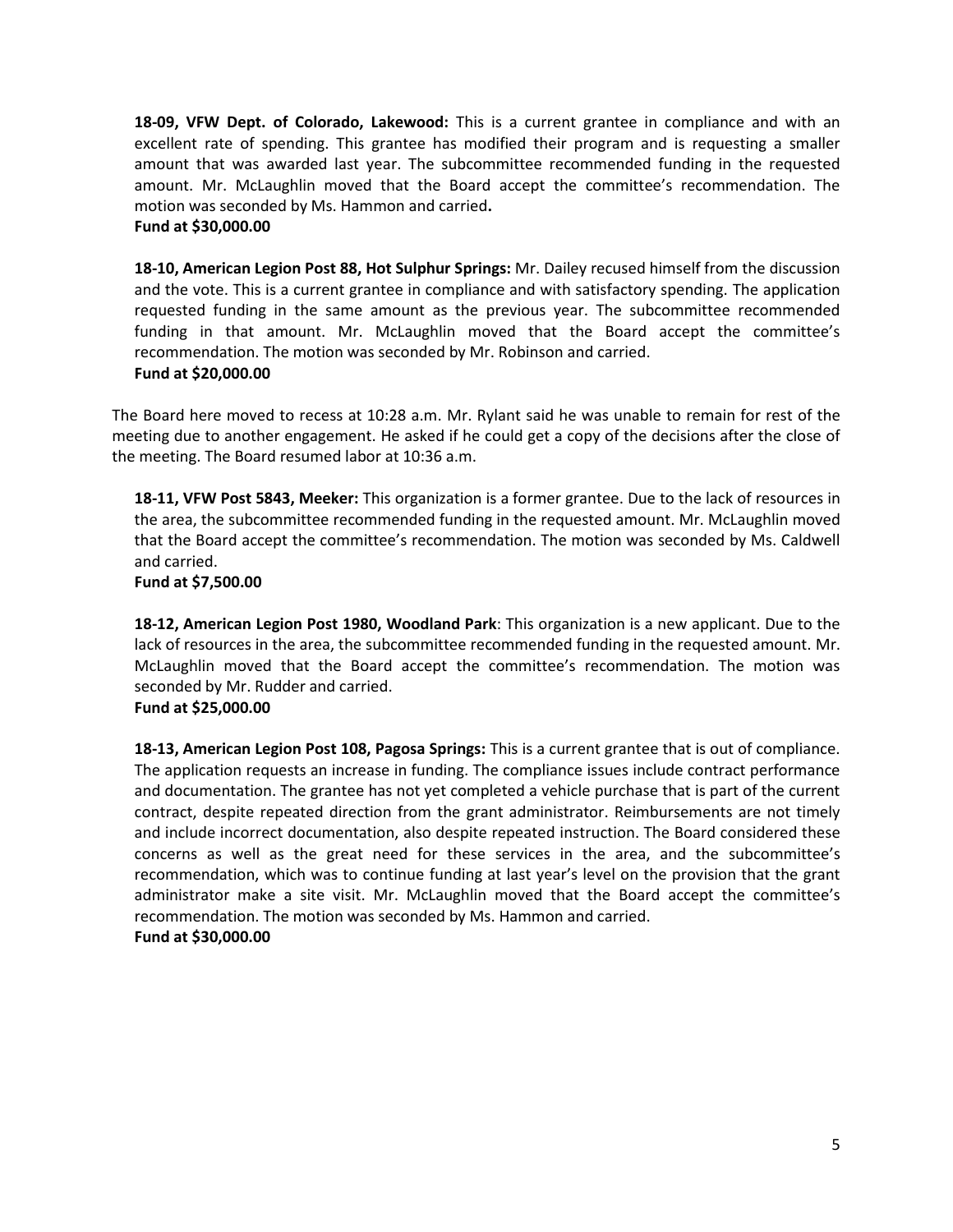**18-14, American Legion Post 62, Craig:** This is a current grantee, semicompliant and with very slow spending. The compliance issue is the rate of spending. This is reflected in a reduced amount requested this year. Since the current spending rate of this grantee was only 13% at the time of the meeting, the subcommittee discussed whether the grantee would be able to spend even the amount of the new request. Based on this year's spending, the subcommittee recommended funding this application at less than the requested amount. Mr. McLaughlin moved that the Board accept the committee's recommendation. The motion was seconded by Mr. Robinson and carried. **Fund at \$7,000.00**

**18-15, VFW Post 7829, Monument:** This is a current grantee in compliance and with satisfactory spending. The application requests funding in a lower amount than the previous year. The subcommittee recommended funding this application in the amount requested. Mr. Robinson moved that the Board accept the committee's recommendation. The motion was seconded by Ms. Hammon and carried.

**Fund at \$40,450.00**

**18-18, DAV Chapter 44, Cortez:** This is a current grantee in compliance and with satisfactory spending. The application requests an increase in funding. Due to the financial constraints on the Veterans Trust Fund, the subcommittee recommended funding this grantee in the same amount as the previous year. Mr. McLaughlin moved that the Board accept the committee's recommendation. The motion was seconded by Mr. Simard and carried.

#### **Fund at \$63,200.00**

**18-19, American Legion Post 38, Fountain:** This organization is a new applicant. The subcommittee discussed a possible saturation of services in the area and the fact that this is a new program. Due to these concerns the subcommittee recommended funding this application is part. Mr. McLaughlin moved that the Board accept the committee's recommendation. The motion was seconded by Ms. Caldwell and carried.

**Fund at \$25,000.00**

**18-20, American Legion Post 4, Fort Collins:** This organization is a new applicant. The subcommittee noted that other than the Windsor Stand Down supported in this application, many of the services overlap with those provided by the VFW post in Loveland. Due to this duplication and the fact the organization is a new grantee, the subcommittee recommend funding this application in part. Mr. Robinson moved that the Board accept the committee's recommendation. The motion was seconded by Mr. McLaughlin and carried.

# **Fund at \$50,000.00**

**18-22, American Legion Post 16, Walsenburg:** This organization is a new applicant. The subcommittee noted the lack of services in the area and recommended funding this application in the amount requested. Mr. McLaughlin moved that the Board accept the committee's recommendation. The motion was seconded by Ms. Hammon and carried. **Fund at \$10,000.00**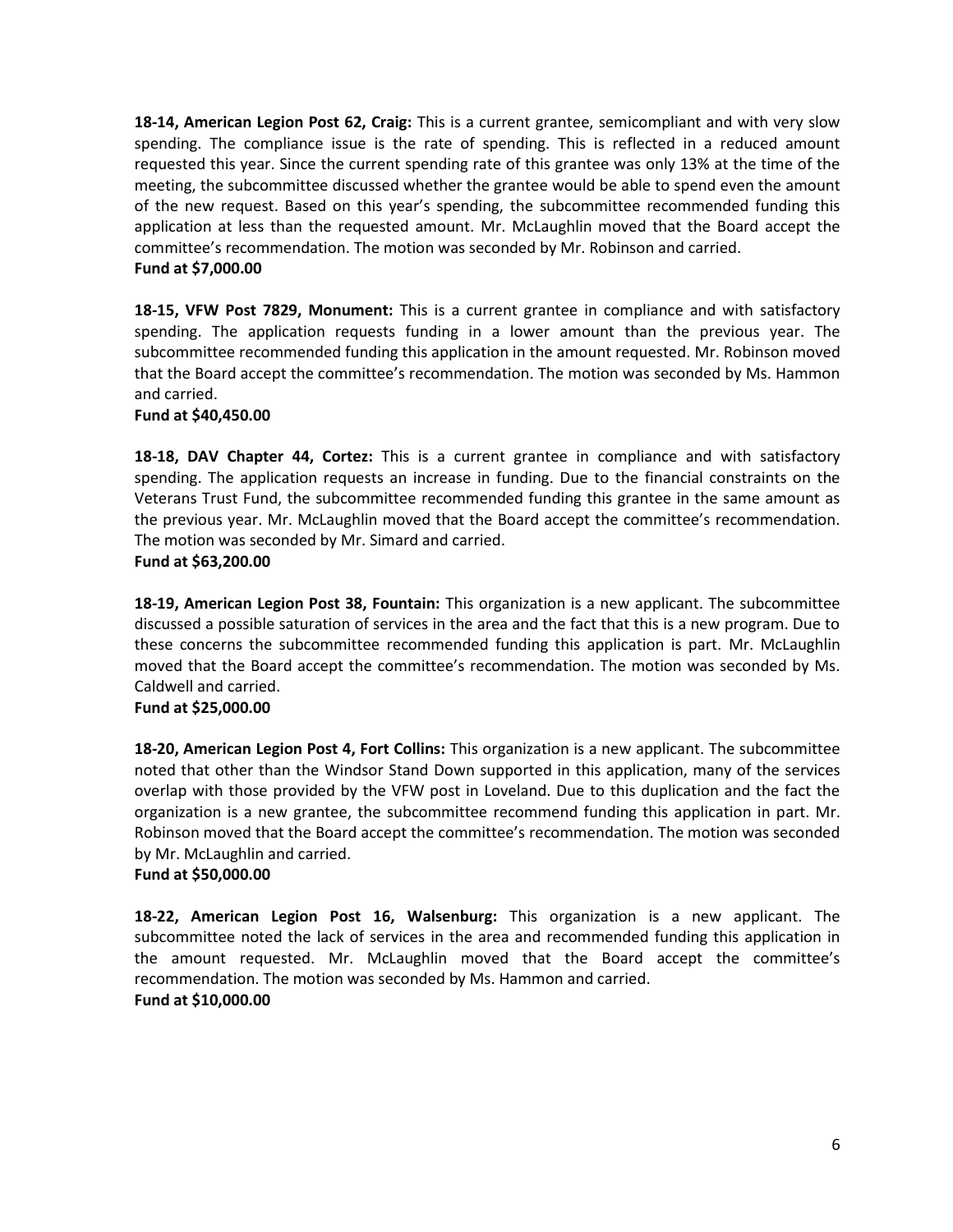**18-23, American Legion Post 103, Littleton:** This is a current grantee that is semicompliant. The application requests an increase in funding. Compliance issues include documentation and followthrough, and due to these as well as funding constraints the subcommittee recommended continuing funding at the current level. Mr. Robinson moved that the Board accept the committee's recommendation. The motion was seconded by Ms. Caldwell and carried. **Fund at \$30,000.00**

**18-24, DAV Dept. of Colorado, Lakewood:** This is a current grantee that is semicompliant. The application requests an increase in funding. The compliance issue has been documentation. Considering this as well as funding constraints, the subcommittee recommended continuing funding at the current level. Mr. McLaughlin moved that the Board accept the committee's recommendation. The motion was seconded by Ms. Hammon and carried. **Fund at \$19,300.00**

**18-25, DAV Chapter 25, Grand Junction:** This is a current grantee that is semicompliant with slow spending. The application requests decreased funding. Compliance issues include documentation and abiding by the 90-day documentation requirement on advanced funds. The subcommittee recommended that the application be funded in the amount requested, with the grant administrator receiving a caution on compliance. Ms. Hammon moved that the Board accept the committee's recommendation. The motion was seconded by Mr. Rudder and carried. **Fund at \$11,000.00**

**18-26, VFW Post 1, Denver:** This organization is a former grantee. The application included a funding request for gift cards for individuals who are not veterans. The subcommittee recommended funding this application in the amount requested for veterans only. Ms. Caldwell moved that the Board accept the committee's recommendation. The motion was seconded by Ms. Hammon and carried. **Fund at \$4,000.00**

# **Total awarded to veterans organizations: \$680.450.00**

The Board next considered the applications submitted by SVCLC's. Ms. Hoagland explained that while DHS provided a priority list for most of the CLC's Spanish Peaks was not included because it is administered by the county. She explained that during the subcommittee's deliberations, the funds mot allocated to veterans organizations were divided into recommendations for the CLCs according to the CLCs' established priority list and the amount of funds available. Providing partial funding to each application did not work because most of the requests are project funding and a partial grant would not be useful. The board considered the subcommittee's recommendations:

**Spanish Peaks Application A:** \$12,016.00, full funding. Ms. Caldwell moved that the Board accept the committee's recommendation. The motion was seconded by Ms. Hammon and carried with one vote of dissent.

**Fitzsimons Application A:** \$30,182.00, full funding. Ms. Caldwell moved that the Board accept the committee's recommendation. The motion was seconded by Mr. McLaughlin and carried.

**Florence Application A:** \$16,000.00, full funding. Ms. Caldwell moved that the Board accept the committee's recommendation. The motion was seconded by Mr. Robinson and carried.